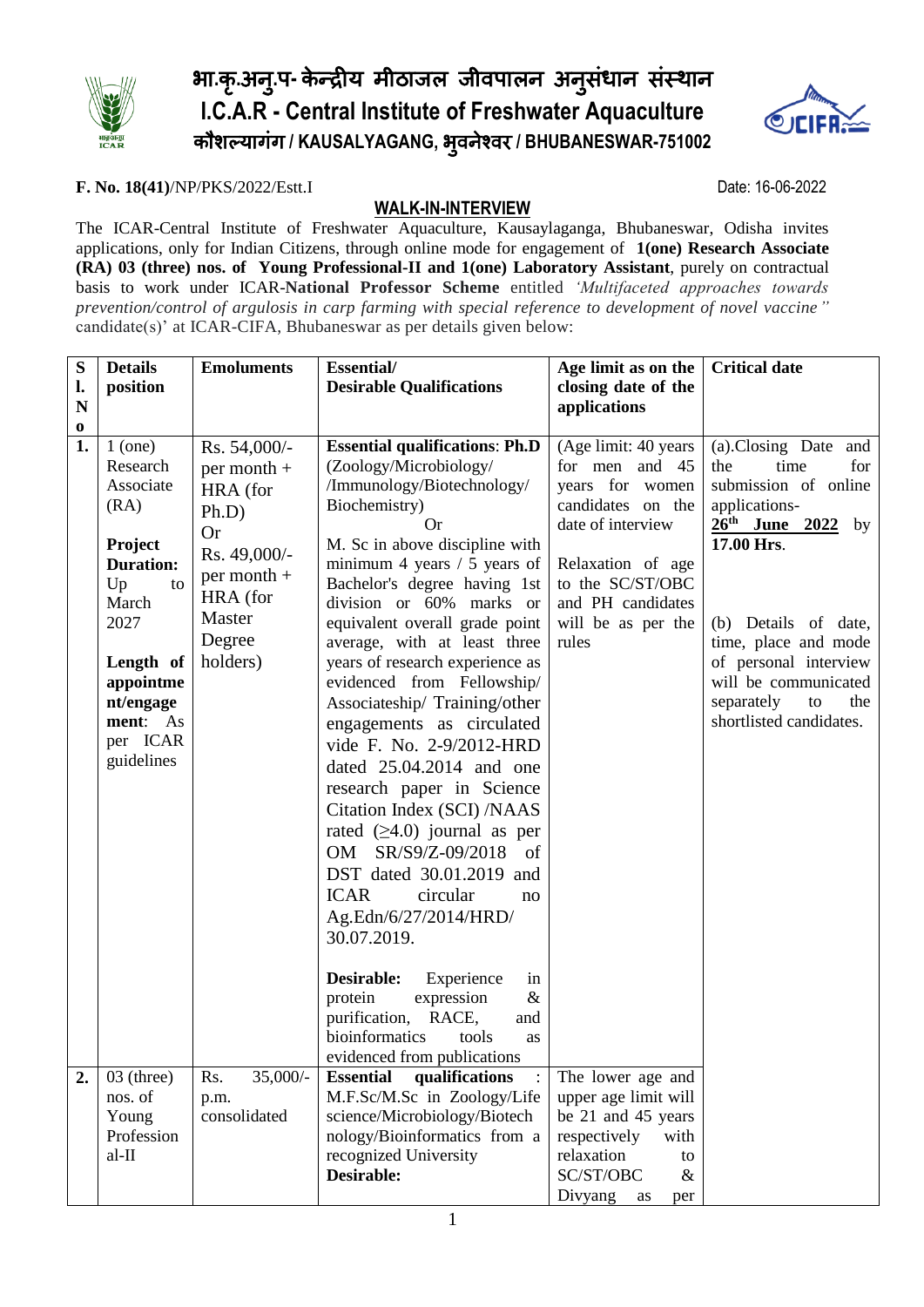| biology/parasitology/bioinfor<br>matics as evidenced from<br>publication; completion of Pre-<br>PhD course work                                                                                                                                                                                                                                                       |
|-----------------------------------------------------------------------------------------------------------------------------------------------------------------------------------------------------------------------------------------------------------------------------------------------------------------------------------------------------------------------|
| 3.<br>Rs<br>$20,000/$ -<br>The lower age and<br>Laboratory<br>M.F.Sc/M.Sc in Zoology/Life<br>upper age limit will<br>Assistant<br>science/Microbiology/Biotech<br>p.m.<br>nology/Bioinformatics from a<br>be 21 and 45 years<br>consolidated<br>recognized University.<br>respectively<br>with<br>relaxation<br>to<br>SC/ST/OBC<br>&<br>Divyang<br>as<br>per<br>rules |

Interested candidates may visit institute website**: [http://www.cifa.nic.in](http://www.cifa.nic.in/) for filling the details and submit his/ her application (as per format given at Annexure-V) by 26 th June 2022 by 17.00 Hrs. For detailed instructions regarding how to apply, please see Annexure-IV.** 

- 1. The place of posting will be at ICAR-CIFA, Bhubaneswar, Odisha but the RA, YP-II and Laboratory assistant is likely to visit different fish farms/ aquaculture zones located in various parts of INDIA.
- 2. **The original certificates and proof of age and caste to be produced at the time of interview/Joining**.
- 3. The selected candidate may also be required to travel, as per requirement of the work.
- 4. No TA/DA will be paid for attending the interview.
- 5. No interim enquiries will be entertained. Canvassing in any form will render the candidate disqualified for the position.
- 6. The above engagements are purely temporary and will stand terminated automatically after completion of period indicated in the selection offer, or otherwise intimated subsequently subject to willingness of the candidate.
- 7. The candidate will not have any right for absorption in ICAR-CIFA/ICAR.
- 8. The selected candidate may have to join immediately.
- 9. The Director/ PI/ Competent Authority ICAR-CIFA reserve the right to cancel the recruitment process.
- 10. The decision of the Director/ PI/ Competent Authority ICAR-CIFA will be final and binding in all respects.
- 11. **The details of short listed candidates will be placed on the ICAR-CIFA website and communication for attending interview either personally at ICAR-CIFA, Kausalyaganga, Bhubaneswar, Odisha or a weblink of video conferencing to attend the interview will be sent to them through e-mail in advance**.

 **Principal Investigator**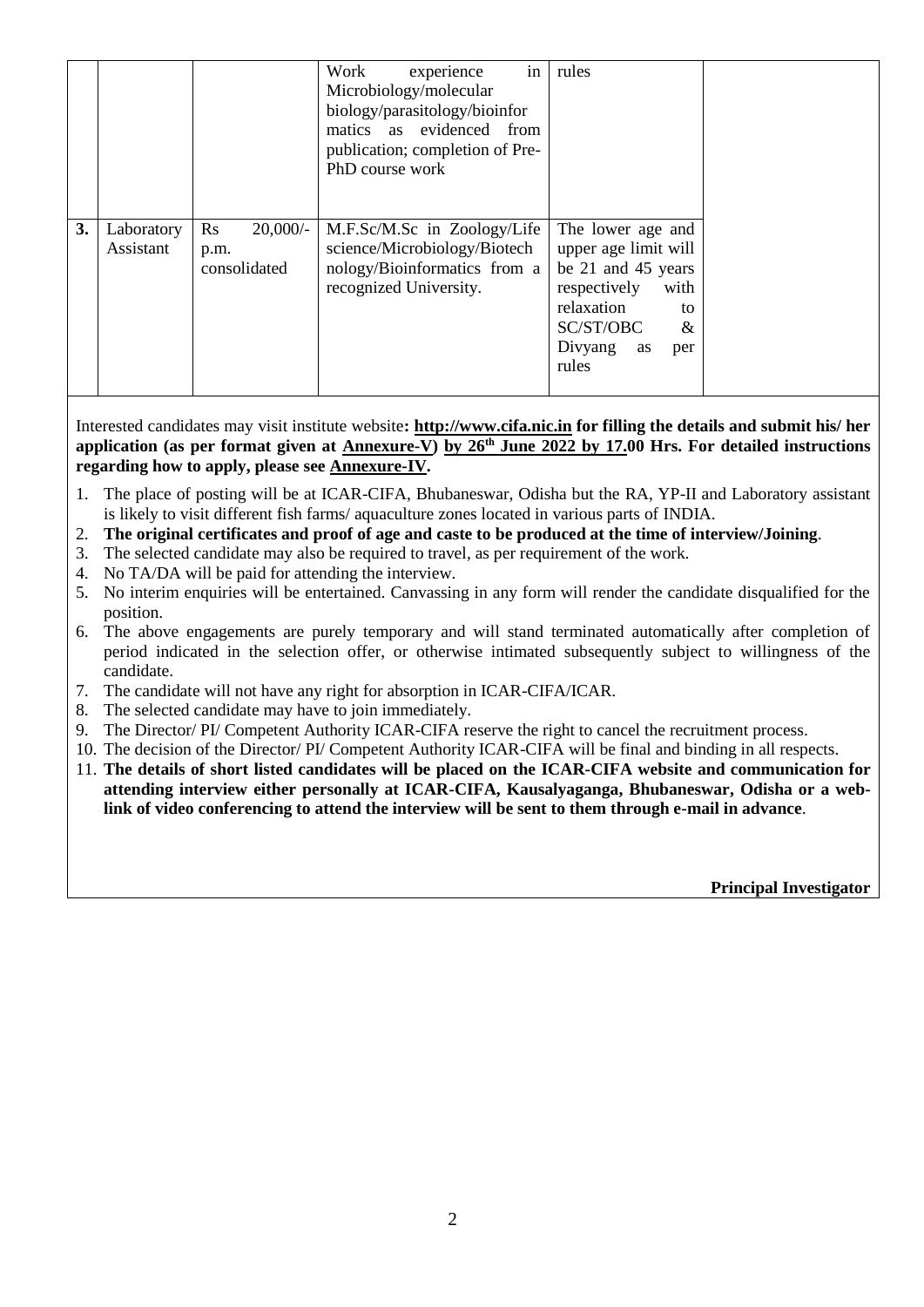### **Evaluation criteria for short listing and final selection of the candidates for Research Associate (RA)**

==================================================================

# 1. **Eligibility Criteria:**

- **a. Nationality: The candidate must be a citizen of India.**
- **b. Age Limit**: Age limit: 40 years for men and 45 years for women candidates on the date of interview Relaxation of age to the SC/ST/OBC and PH candidates will be as per the rules

## **c. Essential Educational Qualifications for the Research Associate (RA)**

## **Ph.D** (Zoology/Microbiology/Immunology/Biotechnology/Biochemistry)

Or

**M. Sc** in above discipline with minimum 4 years / 5 years of Bachelor's degree having 1st division or 60% marks or equivalent overall grade point average, with at least three years of research experience as evidenced from Fellowship/ Associateship/ Training/other engagements as circulated vide F. No. 2-9/2012-HRD dated 25.04.2014 and one research paper in Science Citation Index (SCI) /NAAS rated  $(≥4.0)$ journal as per OM SR/S9/Z-09/2018 of DST dated 30.01.2019 and ICAR circular no Ag.Edn/6/27/2014/HRD/ 30.07.2019.

# 2. **Evaluation method:**

# **For Ph. D**

| Criteria         |                                 | <b>Educational Qualification</b>             |                           |                    |                            |              |  | <b>Total</b> |
|------------------|---------------------------------|----------------------------------------------|---------------------------|--------------------|----------------------------|--------------|--|--------------|
| Total marks      |                                 | 60 Marks                                     |                           |                    |                            |              |  |              |
| <b>Breakup</b>   | 10 <sup>th</sup><br>(Secondary) | $12^{th}$<br>$(10+2)$<br>Higher<br>secondary | Graduation<br>(Bachelors) | Post<br>Graduation | Ph.D                       | Publications |  | Marks        |
|                  | (I)                             | (II)                                         | (III)                     | (IV)               | $\left( \mathbf{V}\right)$ | ${\bf (VI)}$ |  |              |
| Maximum<br>marks | 10                              | 10                                           | 10                        | 10                 | 10                         | 10           |  |              |

**or**

# **For M.Sc**

| Criteria         | <b>Educational Qualification</b> |                                                     |                           |                    |                                                           |                     | <b>Personal</b><br><b>Interview</b> | <b>Total</b>        |
|------------------|----------------------------------|-----------------------------------------------------|---------------------------|--------------------|-----------------------------------------------------------|---------------------|-------------------------------------|---------------------|
| Total<br>marks   |                                  | 60 Marks                                            |                           |                    |                                                           |                     |                                     | 100<br><b>Marks</b> |
| <b>Breakup</b>   | 10 <sup>th</sup><br>(Secondary)  | 12 <sup>th</sup><br>$(10+2)$<br>Higher<br>secondary | Graduation<br>(Bachelors) | Post<br>Graduation | M. Sc<br>with three<br>years of<br>research<br>experience | <b>Publications</b> |                                     |                     |
|                  | (I)                              | (II)                                                | (III)                     | (IV)               | $\left( \mathbf{V}\right)$                                | (VI)                |                                     |                     |
| Maximum<br>marks | 10                               | 10                                                  | 10                        | 10                 | 10                                                        | 10                  |                                     |                     |

\***For claiming Research / Work Experience valid experience certificate is essential**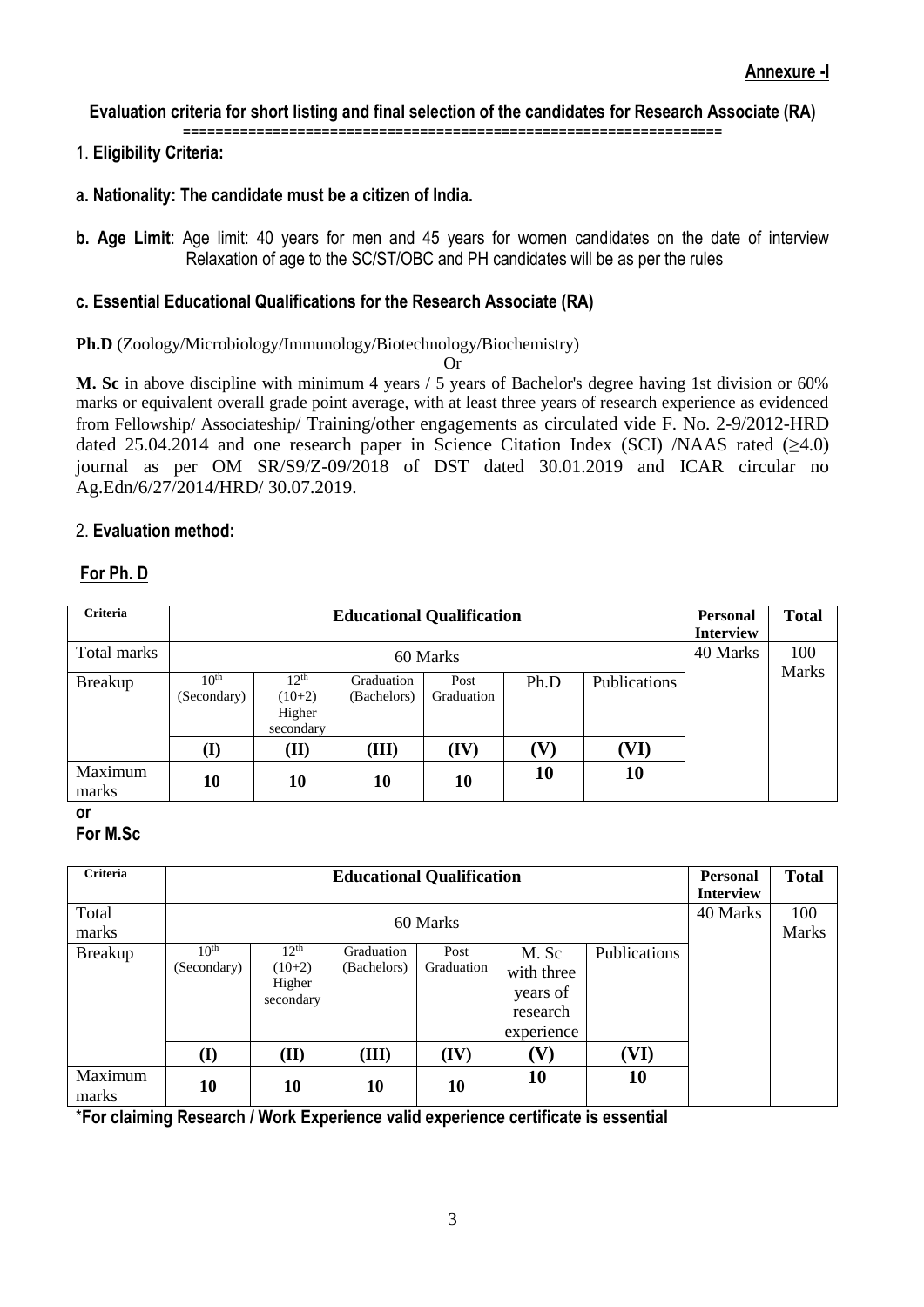#### **2.1. Essential Educational (Academic) Qualification : 60 marks**

For essential educational qualifications, based on Percentage Marks / OGPA / Grade obtained, in 10<sup>th</sup>, 10+2, Graduation and Post-Graduation the marks will be awarded as follows:

|                                                                            | <b>Marks to be awarded</b> |
|----------------------------------------------------------------------------|----------------------------|
| Marks or OGPA or Grade obtained                                            |                            |
| Marks >90 and up to 100% or OGPA >9.0 and up to 10.0 or Grade-A1           | Ten $(10)$                 |
| Marks $>80$ and up to 90% or OGPA $>8.0$ and up to 9.0 or Grade-A2         | Eight $(8)$                |
| Marks >70 and up to 80% or OGPA >7.0 and up to 8.0 or Grade-B1             | Six(6)                     |
| Marks $>60$ and up to 70% or OGPA $>6.0$ and up to 7.0 or Grade-B2         | Five $(5)$                 |
| Marks $>50$ and up to 60% or OGPA $>5.0$ and up to 6.0 or Grade-C1         | Four $(4)$                 |
| Marks $>40$ and up to 50% or OGPA $>4.0$ and up to 5.0 or Grade-C2         | Three $(3)$                |
| Marks from 30 and upto 40% or OGPA from 3.0 and up to 4.0 or Grade-D1      | Two $(2)$                  |
| Marks $\langle 30\% \rangle$ or OGPA ( $\langle 3.0 \rangle$ ) or Grade-D2 | Zero $(0)$                 |

\*Candidates having only the CGPA/OGPA in their mark-sheet /transcript, the conversion formula of CGPA/OGPA to percentage of marks or division as adopted by the University /Board needs to be enclosed with the respective transcript/mark sheet, or else the decision in this regard made by the competent authority of the ICAR-CIFA will be treated as final.

## **2.2. Publication**

1.0 score for the first author and corresponding author, 0.50 score each for rest of the authors for each paper having Clarivate-WoS international impact factor of the published research article. The international impact factor of the Journal will be multiplied with author score to get the final mark for each article published.

#### **3. Personal Interview : 40 marks**

### **Note:**

- 1. Only 10 numbers of candidates who stand sufficiently high in merit on the basis of aggregate marks obtained in respect of essential educational qualifications criteria as mentioned under Column I to IV of the Score card table given under para 2 above. For shortlisting the candidates for calling to attend the interview, a merit list of all candidates fulfilling the essential eligibility criteria as mentioned under para 1(a), 1(b) and 1(c) above will be prepared and top 10 numbers of candidates in the merit list will be shortlisted. If any or few or all of the first 10 numbers of shortlisted candidates express his / her unwillingness / disinterest to attend the interview, the candidates in required number positioned at Sl. No. 11 onwards in the said merit list may be given opportunity to attend the interview
- 2. Final selection will be on the basis of candidate's performance in the shortlisting and interview taken together in order of merit.

### **Tie-breaking Principles**

### **A. For shortlisting the candidates for interview:**

- a) In a case where the total marks obtained in r/o column No. I to V are equal, the candidate senior in age will be ranked higher.
- b) Further, if the candidates are of same age, the candidate securing more total marks in r/o column No. IV and V will be ranked higher.

### **B. For final selection of the candidates:**

- a) In a case of the overall equal marks, the candidate senior in age will be ranked higher.
- b) Further, if the candidates are of same age, the candidate who has obtained higher marks in r/o column No. V while short listing the candidates, will be ranked higher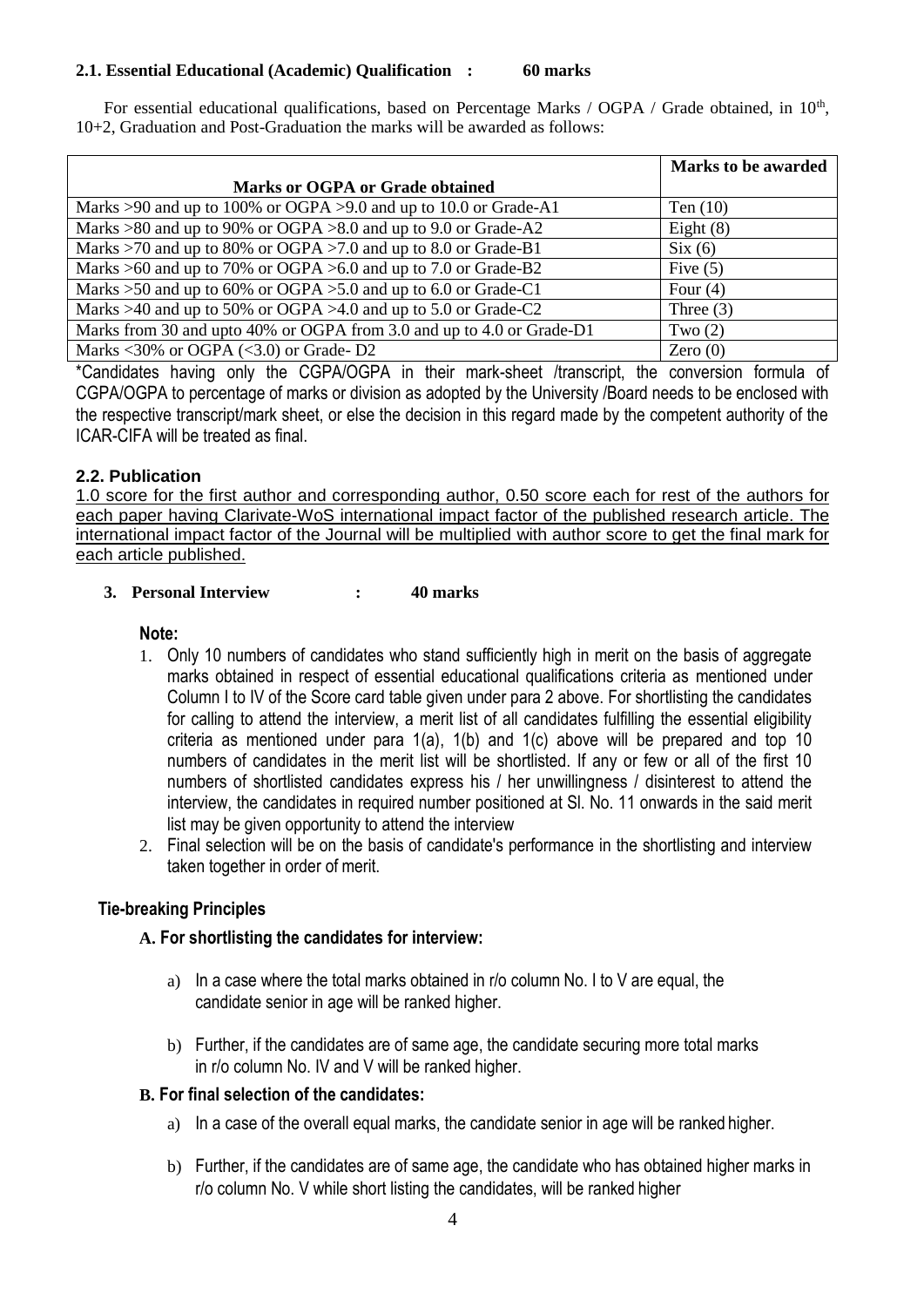### **Evaluation criteria for shortlisting and final selection of the candidates for Young Professional-II**

- 1. **Eligibility Criteria:**
- **a. Nationality:** The candidate must be a citizen of India.
- **b. Age Limit**: The lower age and Upper age limit will be 21 and 45 years respectively with relaxation to SC/ST/OBC & Divyang as per rules.
- **c. Essential Educational Qualifications for the Young Professional-II:** M.F.Sc/M.Sc in Zoology/Life science/Microbiology/Biotechnology/Bioinformatics from a recognized University
- 2. **Evaluation method:**

| <b>Criteria</b>  |                                 | <b>Educational Qualification</b>             | <b>Personal</b><br><b>Interview</b> | <b>Total</b>       |          |                     |
|------------------|---------------------------------|----------------------------------------------|-------------------------------------|--------------------|----------|---------------------|
| Total marks      |                                 | 60 Marks                                     |                                     |                    | 40 Marks | 100<br><b>Marks</b> |
| <b>Breakup</b>   | 10 <sup>th</sup><br>(Secondary) | $12^{th}$<br>$(10+2)$<br>Higher<br>secondary | Graduation<br>(Bachelors)           | Post<br>Graduation |          |                     |
|                  | (I)                             | (II)                                         | (III)                               | (IV)               |          |                     |
| Maximum<br>marks | 15                              | 15                                           | 15                                  | 15                 |          |                     |
|                  |                                 |                                              |                                     |                    |          |                     |

#### **2.1. Essential Educational (Academic) Qualification : 60 marks**

For essential educational qualifications, based on Percentage Marks / OGPA / Grade obtained, in  $10<sup>th</sup>$ ,  $10+2$ , Graduation and Post-Graduation the marks will be awarded as follows:

|                                                                            | Marks to be     |
|----------------------------------------------------------------------------|-----------------|
| Marks or OGPA or Grade obtained                                            | awarded         |
| Marks >90 and up to 100% or OGPA >9.0 and up to 10.0 or Grade-A1           | Fifteen $(15)$  |
| Marks $>80$ and up to 90% or OGPA $>8.0$ and up to 9.0 or Grade-A2         | Thirteen $(13)$ |
| Marks >70 and up to 80% or OGPA >7.0 and up to 8.0 or Grade-B1             | Eleven $(11)$   |
| Marks $>60$ and up to 70% or OGPA $>6.0$ and up to 7.0 or Grade-B2         | Nine $(9)$      |
| Marks $>50$ and up to 60% or OGPA $>5.0$ and up to 6.0 or Grade-C1         | Seven $(7)$     |
| Marks $>40$ and up to 50% or OGPA $>4.0$ and up to 5.0 or Grade-C2         | Five $(5)$      |
| Marks from 30 and upto 40% or OGPA from 3.0 and up to 4.0 or Grade-D1      | Four $(4)$      |
| Marks $\langle 30\% \rangle$ or OGPA ( $\langle 3.0 \rangle$ ) or Grade-D2 | Zero $(0)$      |

\*Candidates having only the CGPA/OGPA in their mark-sheet /transcript, the conversion formula of CGPA/OGPA to percentage of marks or division as adopted by the University /Board needs to be enclosed with the respective transcript/mark sheet, or else the decision in this regard made by the competent authority of the ICAR-CIFA will be treated as final.

**4. Personal Interview : 40 marks**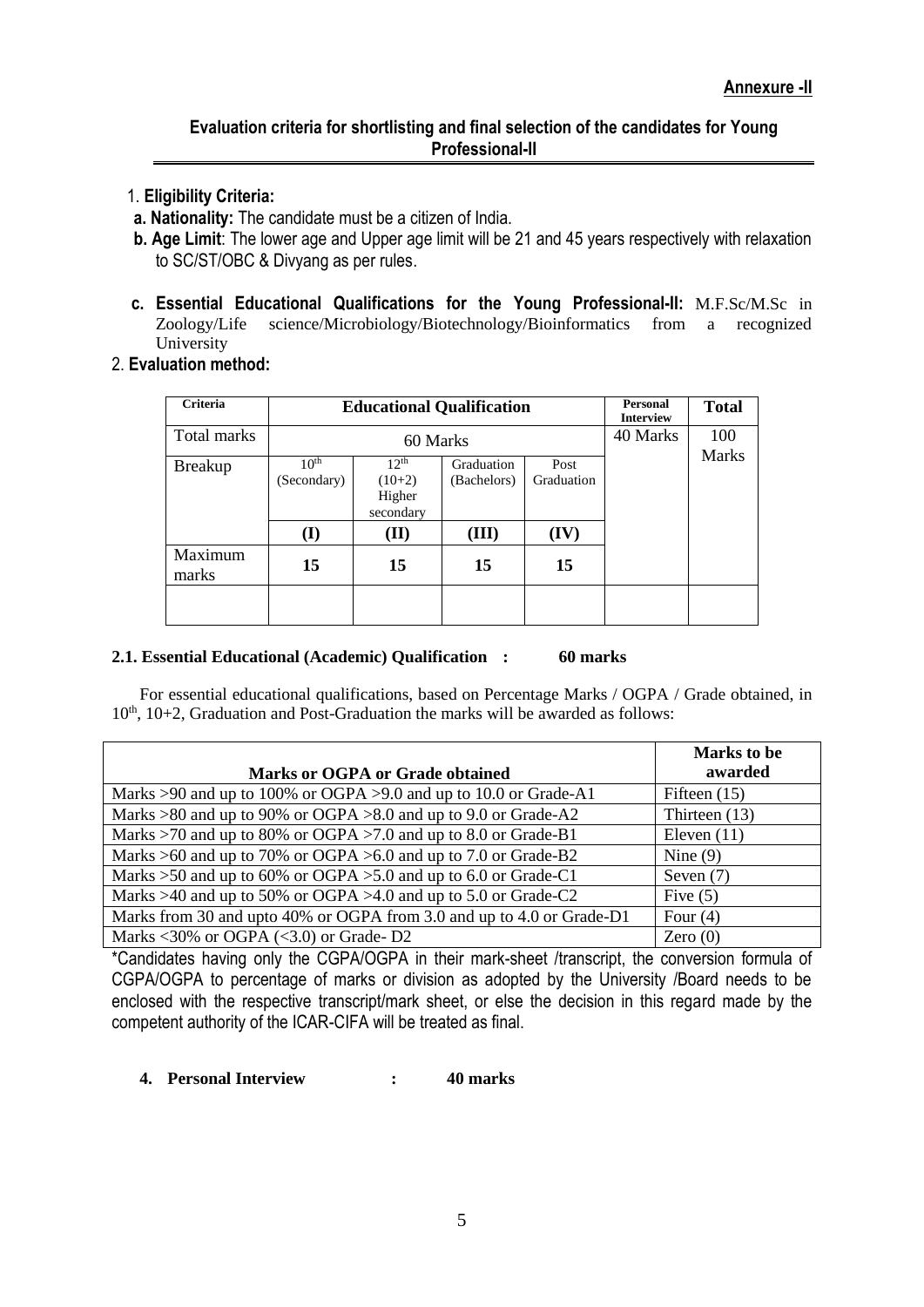# **Note:**

- 1. Only 30 numbers of candidates who stand sufficiently high in merit on the basis of aggregate marks obtained in respect of essential educational qualifications criteria as mentioned under Column I to IV of the Score card table given under para 2 above. For shortlisting the candidates for calling to attend the interview, a merit list of all candidates fulfilling the essential eligibility criteria as mentioned under para 1(a), 1(b) and 1(c) above will be prepared and top 10 numbers of candidates in the merit list will be shortlisted. If any or few or all of the first 10 numbers of shortlisted candidates express his / her unwillingness / disinterest to attend the interview, the candidates in required number positioned at Sl. No. 31 onwards in the said merit list may be given opportunity to attend the interview
- 2. Final selection will be on the basis of candidate's performance in the shortlisting and interview taken together in order of merit.

# **Tie-breaking Principles**

# **C. For shortlisting the candidates for interview:**

- a) In a case where the total marks obtained in r/o column No. I to IV are equal, the candidate senior in age will be ranked higher.
- b) Further, if the candidates are of same age, the candidate securing more total marks in r/o column No. III and IV will be ranked higher.

# **D. For final selection of the candidates:**

- a) In a case of the overall equal marks, the candidate senior in age will be ranked higher.
- b) Further, if the candidates are of same age, the candidate who has obtained higher marks in r/o column No. IV while short listing the candidates, will be ranked higher.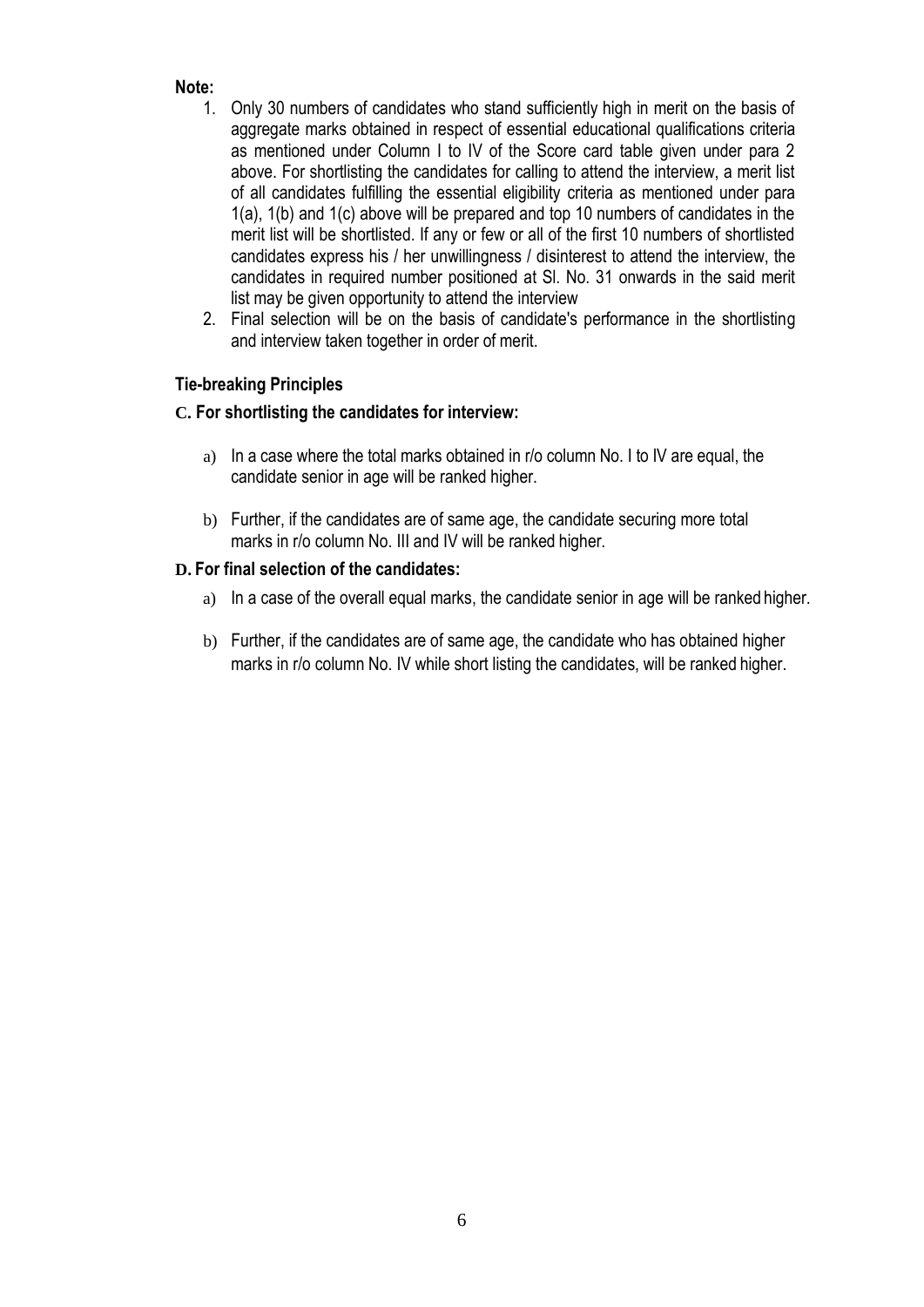- 1. **Eligibility Criteria:**
- **a. Nationality:** The candidate must be a citizen of India.
- **b. Age Limit**: The lower age and Upper age limit will be 21 and 45 years respectively with relaxation to SC/ST/OBC & Divyang as per rules.
- **c. Essential Educational Qualifications for the Laboratory Assistant:** M.F.Sc/M.Sc in Zoology/Life science/Microbiology/Biotechnology/Bioinformatics from a recognized University.
- 2. **Evaluation method:**

| Criteria         |                                 | <b>Educational Qualification</b>             |                           | Personal<br><b>Interview</b> | <b>Total</b>        |  |
|------------------|---------------------------------|----------------------------------------------|---------------------------|------------------------------|---------------------|--|
| Total marks      |                                 | 60 Marks                                     |                           | 40 Marks                     | 100<br><b>Marks</b> |  |
| <b>Breakup</b>   | 10 <sup>th</sup><br>(Secondary) | $12^{th}$<br>$(10+2)$<br>Higher<br>secondary | Graduation<br>(Bachelors) | Post<br>Graduation           |                     |  |
|                  | (I)                             | (II)                                         | (III)                     | (IV)                         |                     |  |
| Maximum<br>marks | 15                              | 15                                           | 15                        | 15                           |                     |  |
|                  |                                 |                                              |                           |                              |                     |  |

### **2.1. Essential Educational (Academic) Qualification : 60 marks**

For essential educational qualifications, based on Percentage Marks / OGPA / Grade obtained, in  $10<sup>th</sup>$ ,  $10+2$ , Graduation and Post-Graduation the marks will be awarded as follows:

|                                                                            | <b>Marks</b> to be |
|----------------------------------------------------------------------------|--------------------|
| Marks or OGPA or Grade obtained                                            | awarded            |
| Marks >90 and up to 100% or OGPA >9.0 and up to 10.0 or Grade-A1           | Fifteen $(15)$     |
| Marks $>80$ and up to 90% or OGPA $>8.0$ and up to 9.0 or Grade-A2         | Thirteen $(13)$    |
| Marks >70 and up to 80% or OGPA >7.0 and up to 8.0 or Grade-B1             | Eleven $(11)$      |
| Marks $>60$ and up to 70% or OGPA $>6.0$ and up to 7.0 or Grade-B2         | Nine $(9)$         |
| Marks >50 and up to 60% or OGPA >5.0 and up to 6.0 or Grade-C1             | Seven $(7)$        |
| Marks $>40$ and up to 50% or OGPA $>4.0$ and up to 5.0 or Grade-C2         | Five $(5)$         |
| Marks from 30 and upto 40% or OGPA from 3.0 and up to 4.0 or Grade-D1      | Four $(4)$         |
| Marks $\langle 30\% \rangle$ or OGPA ( $\langle 3.0 \rangle$ ) or Grade-D2 | Zero $(0)$         |

\*Candidates having only the CGPA/OGPA in their mark-sheet /transcript, the conversion formula of CGPA/OGPA to percentage of marks or division as adopted by the University /Board needs to be enclosed with the respective transcript/mark sheet, or else the decision in this regard made by the competent authority of the ICAR-CIFA will be treated as final.

### **5. Personal Interview : 40 marks**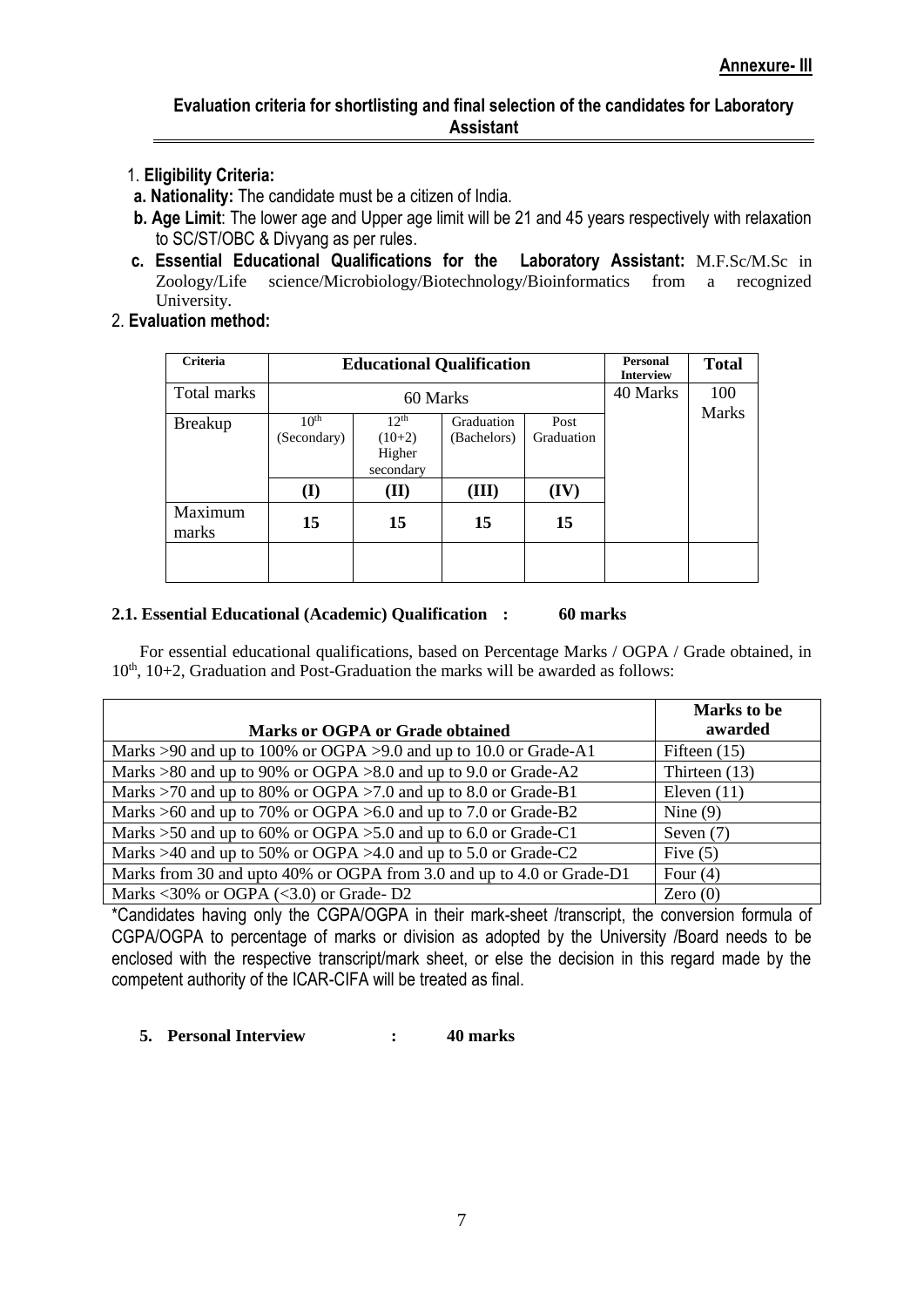# **Note:**

- 3. Only 10 numbers of candidates who stand sufficiently high in merit on the basis of aggregate marks obtained in respect of essential educational qualifications criteria as mentioned under Column I to IV of the Score card table given under para 2 above. For shortlisting the candidates for calling to attend the interview, a merit list of all candidates fulfilling the essential eligibility criteria as mentioned under para 1(a), 1(b) and 1(c) above will be prepared and top 10 numbers of candidates in the merit list will be shortlisted. If any or few or all of the first 10 numbers of shortlisted candidates express his / her unwillingness / disinterest to attend the interview, the candidates in required number positioned at Sl. No. 11 onwards in the said merit list may be given opportunity to attend the interview
- 4. Final selection will be on the basis of candidate's performance in the shortlisting and interview taken together in order of merit.

# **Tie-breaking Principles**

# **E. For shortlisting the candidates for interview:**

- a) In a case where the total marks obtained in r/o column No. I to IV are equal, the candidate senior in age will be ranked higher.
- b) Further, if the candidates are of same age, the candidate securing more total marks in r/o column No. III and IV will be ranked higher.

# **F. For final selection of the candidates:**

- a) In a case of the overall equal marks, the candidate senior in age will be ranked higher.
- b) Further, if the candidates are of same age, the candidate who has obtained higher marks in r/o column No. IV while short listing the candidates, will be ranked higher.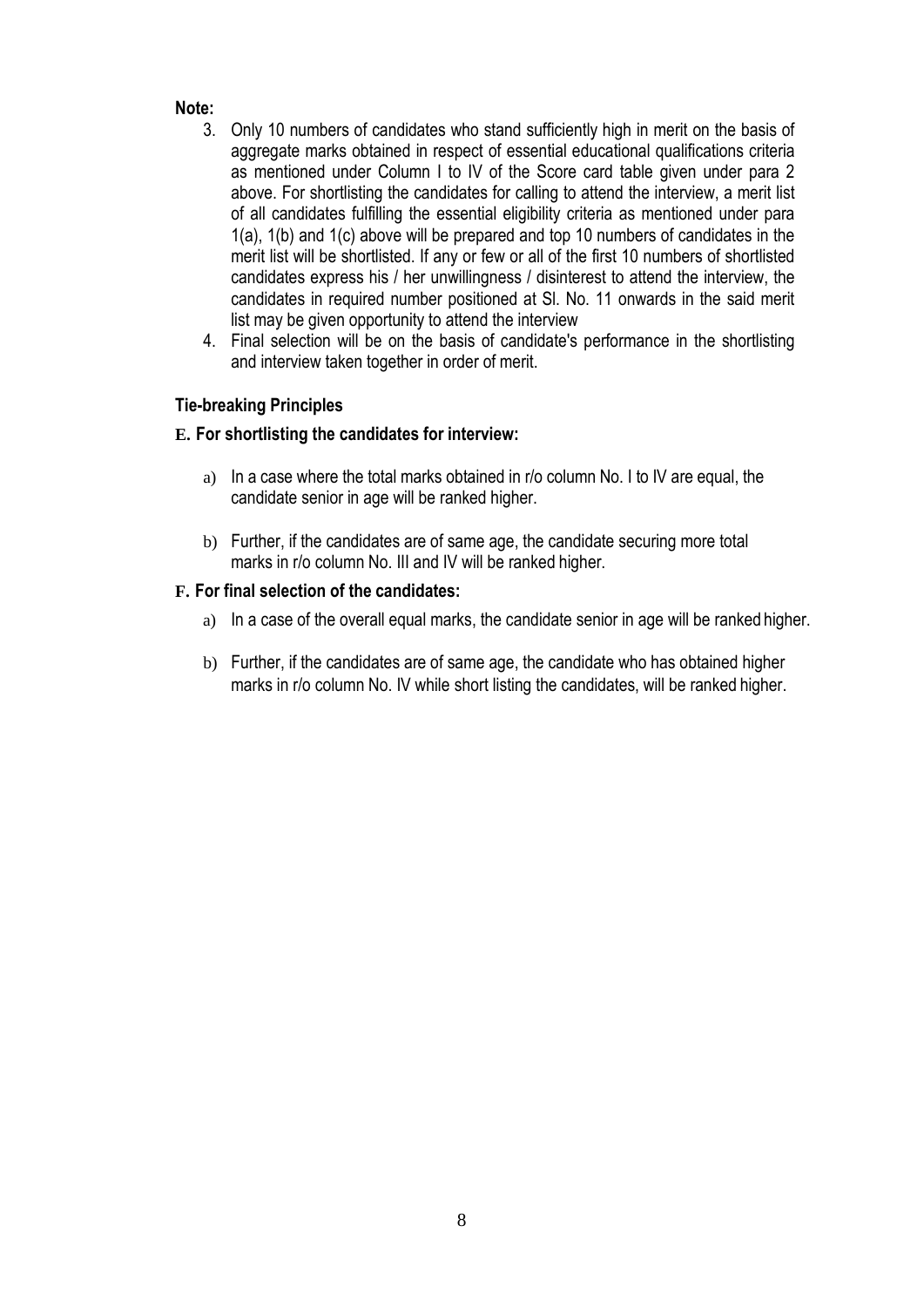# **INSTRUCTIONS FOR APPLYING (ONLINE)**

The following steps are to be followed for applying online and submitting supporting documents:

- 1. The applicant will visit institute website **[http://www.cifa.nic.in](http://www.cifa.nic.in/)** and visit the "**Job Opportunities**" tab under **Quick Links Section** for finding the link for submission of the applications.
- 2. In the said online form, candidates need to fill all the column with accurate information and submit the same.
- 3. After doing the needful as S.No. 2 above, the applicant will have to scan the following documents in given order in a single "pdf" format file:
- a. Duly filled and signed application format as given in **Annexure-V**
- b. Matriculation certificate & marks sheet
- c. Intermediate marksheet
- d. Graduation Marksheet
- e. Post-Graduation Certificate and Mark sheet
- f. Ph.D certificate
- g. Research experience certificate (If applicable)
- h. Copy of NET/GATE/other national level examinations certificate
- i. Caste/ Category certificate in case of SC/ ST/ OBC & Divyaang applicants
- j. Any valid Photo Identity proof document (Aadhar Card/ Voter Id/ Pan Card/ Driving Licence, etc. issued by any government agency). Aadhar Card will be preferred.
- k. Copy of first page of each published article, if any
- l. Any other relevant document as desired by the applicant.

Note: all the above said documents as indicated above may be scanned preferably in multicolour in a single pdf file and the file may be saved with a file name in the given format i.e.,

<FIRSTNAME>\_<LASTNAME>\_RA\_NP.pdf

<FIRSTNAME>\_<LASTNAME>\_ YP II\_NP.pdf

<FIRSTNAME>\_<LASTNAME>\_ LA\_NP.pdf

- 4. After doing the needful as Sl. No. 2 & 3 above, the said PDF document/s must be sent through email on the email id – "nrlffdfhmd@gmail.com" well before the closing date and time for the submission of application.
- 5. **The submission of online forms and sending the pdf document to given email address both are mandatory. Failing in any one of the two will result in rejection of application/ candidature**.
- 6. Applicants are required to check the institute website **[http://www.cifa.nic.in](http://www.cifa.nic.in/)** from time to time for any updated information.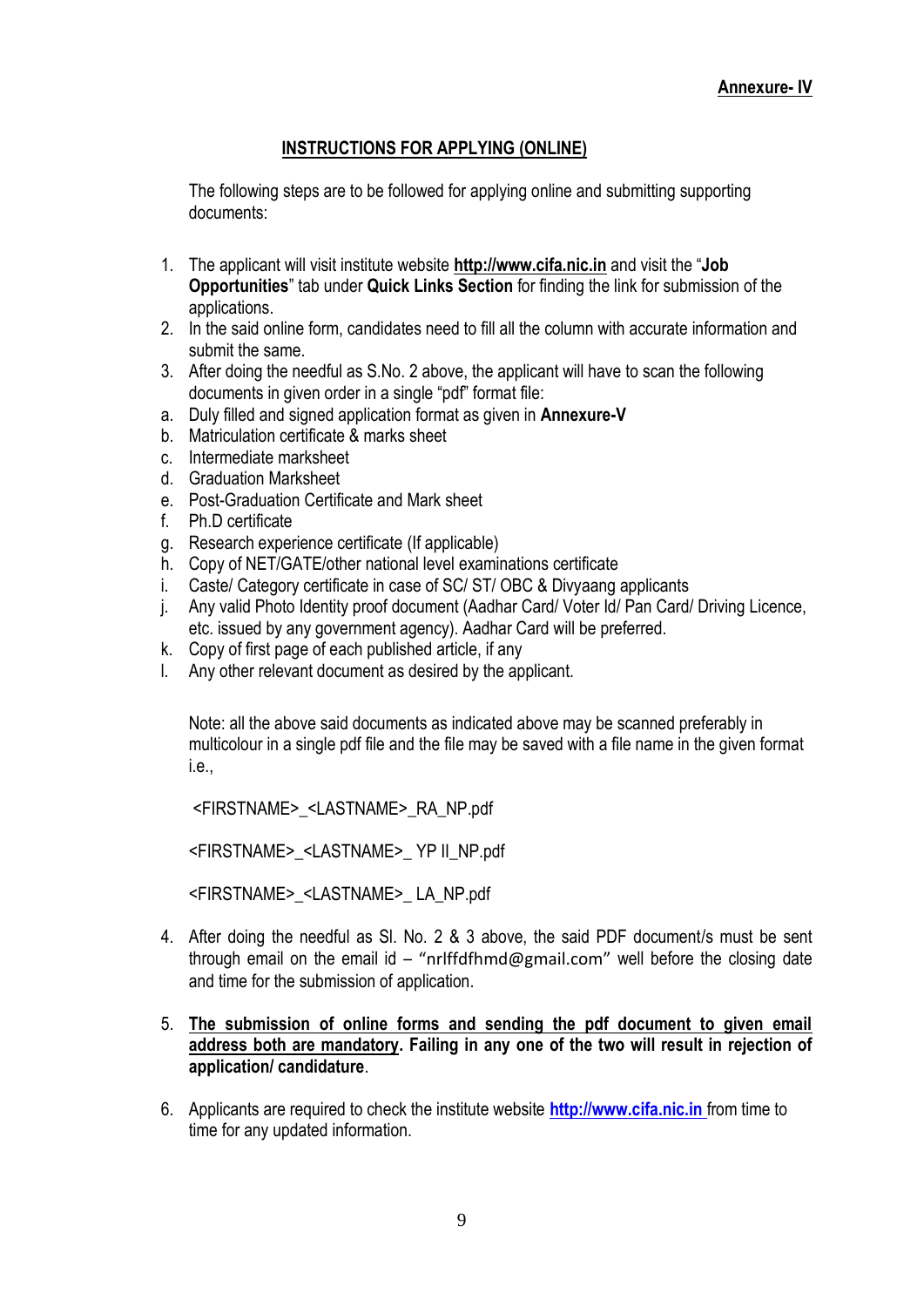## **Annex-V**

## **Application Form**

Recent passport size color photograph

Application for the post of: **1(one) Research Associate (RA), 03 (three) nos. of Young Professional-II and 1(one) Laboratory Assistant**, under ICAR-**National Professor Project** entitled 'Multifaceted approaches towards prevention/control of argulosis in carp farming with special reference to development of novel vaccine candidate(s)'

| 1              | Full Name (In Block letters)                           |
|----------------|--------------------------------------------------------|
| $\overline{2}$ | Father's Name                                          |
| 3              | Date of Birth (DD/MM/YY)                               |
| 4              | <b>Aadhar Number</b>                                   |
| 5              | Age as on the closing date of application              |
| 6              | Sex                                                    |
| 7              | <b>Marital Status</b>                                  |
|                | Address with pin code                                  |
| 8              | a. Permanent address                                   |
|                | b. Address for communication                           |
| 9              | Mobile Number                                          |
|                | <b>WhatsApp Number</b>                                 |
| 10             | Email ID                                               |
|                | Skype ID (If available)                                |
|                | Research gate ID (If available)                        |
|                | ORCID ID (If available)                                |
| 11             | Whether belongs to SC/ST/OBC/Divyang<br>(Attach proof) |
|                |                                                        |

Details of Educational Qualification form 10<sup>th</sup> onwards (Attach attested copies of certificate)

| Degree | <b>Board/University</b> | Year of<br>Passing | Max. Marks | <b>Marks</b><br>Obtained | Percentage |
|--------|-------------------------|--------------------|------------|--------------------------|------------|
|        |                         |                    |            |                          |            |
|        |                         |                    |            |                          |            |
|        |                         |                    |            |                          |            |
|        |                         |                    |            |                          |            |
|        |                         |                    |            |                          |            |

- Title of M.Sc. Dissertation:
- Title of Ph.D thesis
- Proof on NET/GATE other National level examination: